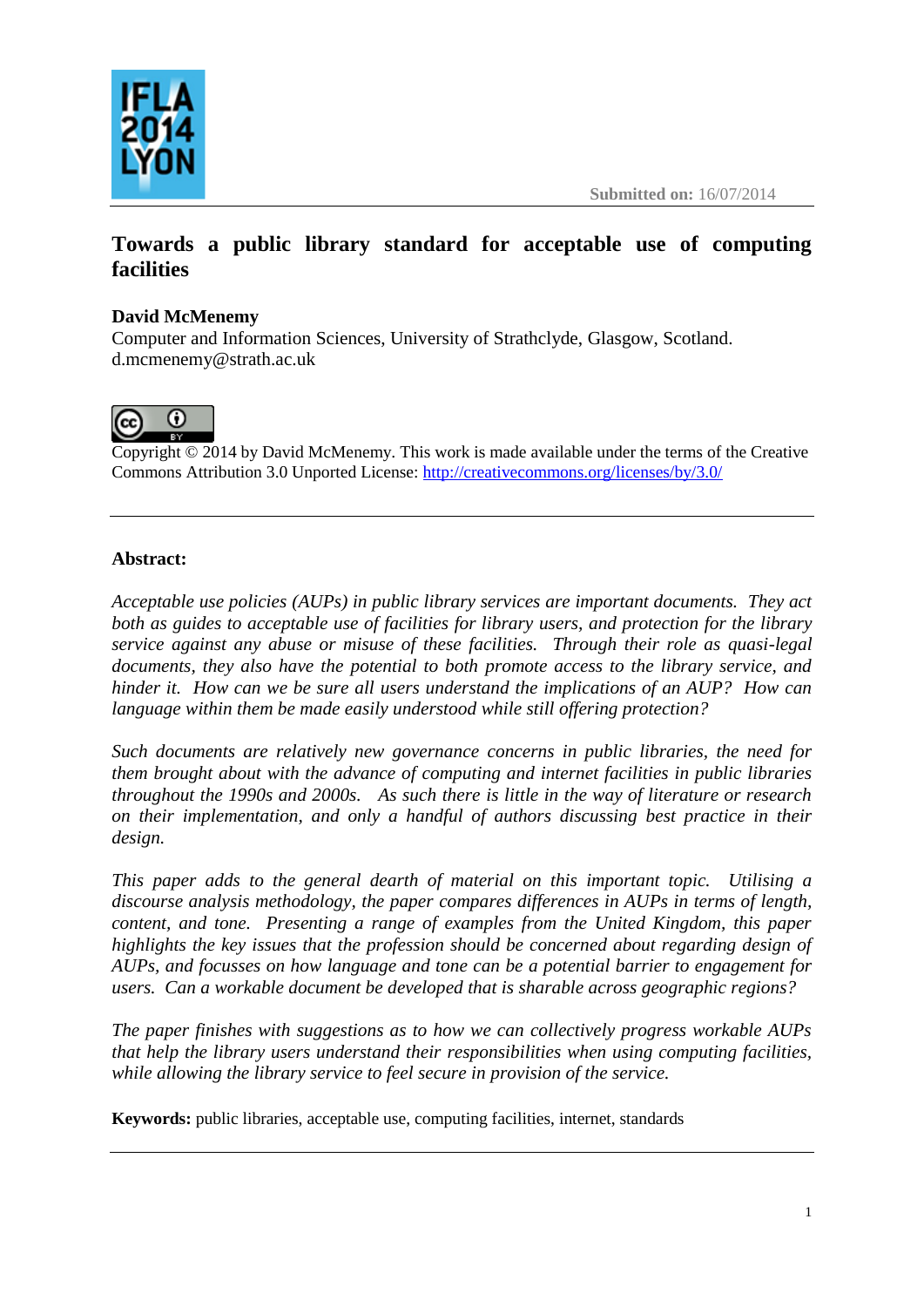## **Introduction**

The Acceptable Use Policy (AUP) is one of the most important interface documents between the user and the library in the modern era. While managing the parameters of access to the services provided, it also acts as a guide to users as to what is expected of them when using the facilities.

This paper reports results from a pilot study analysing 20 AUPs for UK library services aimed at discovering several aspects of their design and implementation. Firstly it will gauge differences in length of the documents, and secondly it will analyze the language utilized in them for consistency of structure, and also tone. Does the tone of the AUPs offer negative or positive connotations to users from the point of view of their use the service? Alternatively, does the AUP act as a barrier to accessing a service due to its tone?

This pilot study will inform the methodology of a project funded by the Scottish Library and Information Council to develop a Scottish-wide AUP that could be used by all public libraries in the region. The PAUL Project (Policy development for Acceptable Use in Libraries) runs from July 2014 to March 2015.

## **Research and policy context**

AUPs can and often do differ in length, style and tone. While guidance exists on how best to design an AUP, ultimately the design and implentation of an AUP document is something that is done locally. Therefore the organisation implementing it must be sure that it represents a proper agreement between it and the library user, one that has a proper legal basis and that can be relied on to ensure protection for the organisation if the rules are breached. Equally, as librarians, we have an ethical duty to ensure our users are properly informed regarding the services they are provided with.

When signing a legal document, users should be made aware of the nature of it and what is expected of them as users, and what they can expect from our organisations. In a study conducted in 2007 by the author, 12 different public library services across the UK were visited by a researcher seeking to access the Interent as a non-member. In only 1 of the services visited was the AUP explained to the researcher, and perhaps more worryingly, in 2 of the services the library staff bypassed the AUP for the researcher by clicking the log-on banner (which acted as the agreement to adhere to the AUP) on their behalf (McMenemy, 2008, p.487). It is doubtful in either of the 2 cases whether the researcher could have been held liable for any misuse of the service.

#### *Advice on AUP development*

This section of the paper will highlight some of the advice that has been offered in the literature regarding good practice in AUP design. As far back as 1994 Scott and Voss designed their 7 Ps model for the design of computing use policies. Clearly this was an era before mass access to the Internet, however some of the issues from 1994 remain relevant. The 7 Ps were:

- 1. Participation: who is involved in the design of the policy
- 2. Partitioning: the design of the document vis a vis distinct sections.
- 3. Philosophy: what the facility can be used for (in Internet terms, what can be accessed)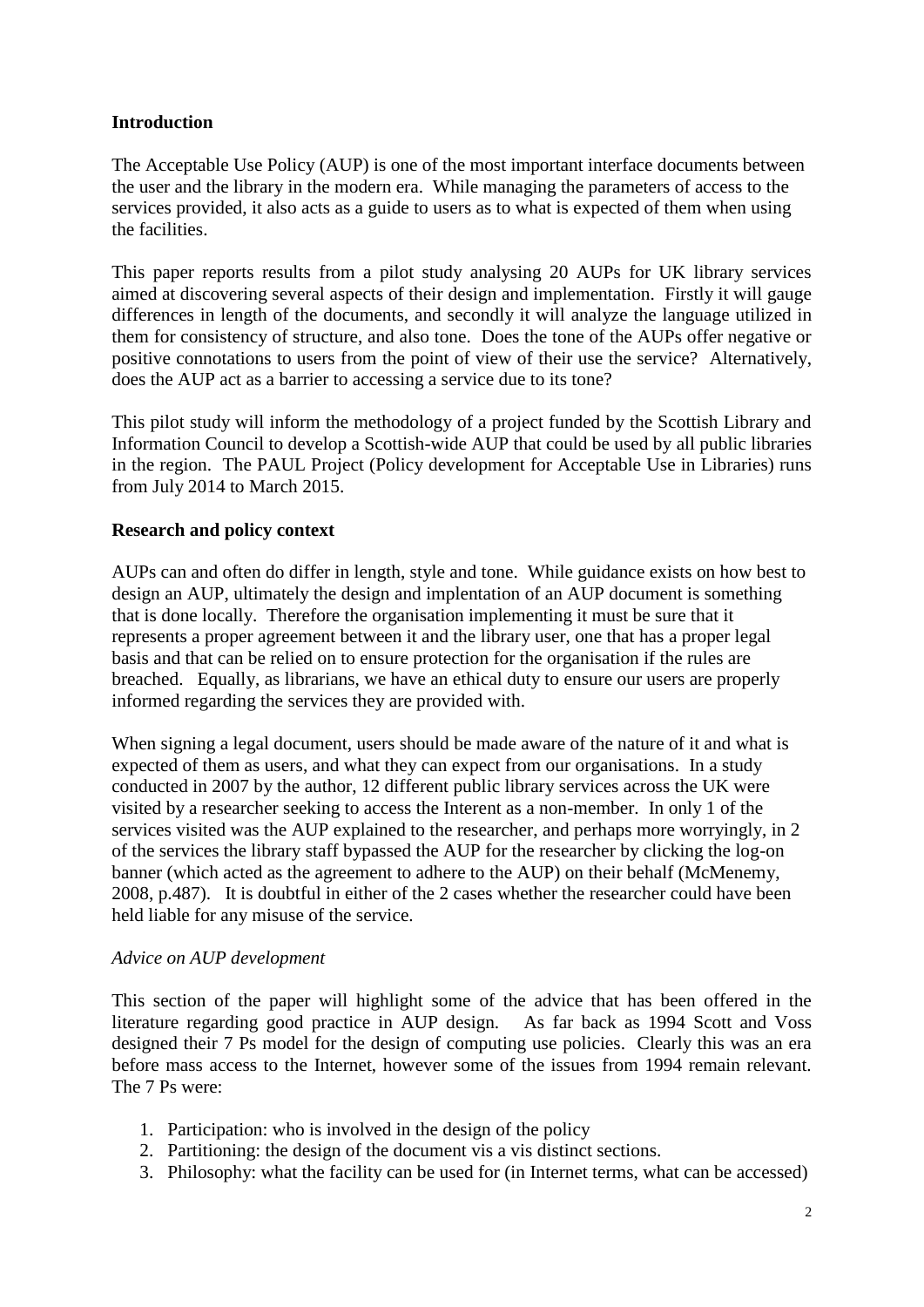- 4. Privacy: what level of privacy can be expected?
- 5. Persnickety: what are the do's and don'ts when using the service
- 6. Phog Phactor: ensuring readability of the document
- 7. Publication: how is it going to be communicated to users?

We can still see the relevance of all of these themes today, since they focus on designing a broad-based policy that clearly sets out parameters of use, while remaining accessible to the user who signs it.

Laughton has undertaken a hierarchical analysis of AUPs and suggests that:

It is impossible for an effective AUP to deal with every clause and remain readable. For this reason, some sections of an AUP carry more weight than others, denoting importance (Laughton, 2008).

He suggests that an AUP has 3 main purposes:

1. Educating users about activities that may be harmful to the organization

2. Providing legal notice of unacceptable behaviour and the penalties for such behaviour

3. Protecting an organization from liabilities it may incur from misuse of the Internet and other computer facilities (Laughton, 2008).

Highlighting the key point that an AUP must respect user rights as well as protecting the organisation, he goes on to suggest that "A well-rounded policy is carefully planned and includes input from and consideration by all parties involved including staff, members, legal representatives and external experts" (Laughton, 2008). He highlights that AUPs that are "confusing and written as if they were specifically targeted at lawyers and legal professionals" are less effective than those that are designed with the user in mind.

Kelehear has also offered advice as to contents of an effective AUP, which it is suggested should include:

- 1. Statement on the intended use and an outline on the advantages of the Internet
- 2. List of responsibilities for users
- 3. Code of conduct administering the use of the Internet
- 4. Description of what constitutes acceptable and unacceptable use of the Internet
- 5. Disclaimer absolving the organization from possible responsibility of any misuse of the Internet (Kelehear, 2005, p.33).

Sturges presented a schema for an effective AUP in his 2002 study of public internet access in libraries. Containing 7 key elements, he suggests a range of areas that should be covered for effectiveness:

- 1. Aims and objectives not perhaps as straightforward as it may initially seems. What is the purpose of the service? Is it purely educational, or is recreational use allowed?
- 2. Eligibility Who the service is provided for? How do young people access, and with whose permission?
- 3. Scope The limits of the service.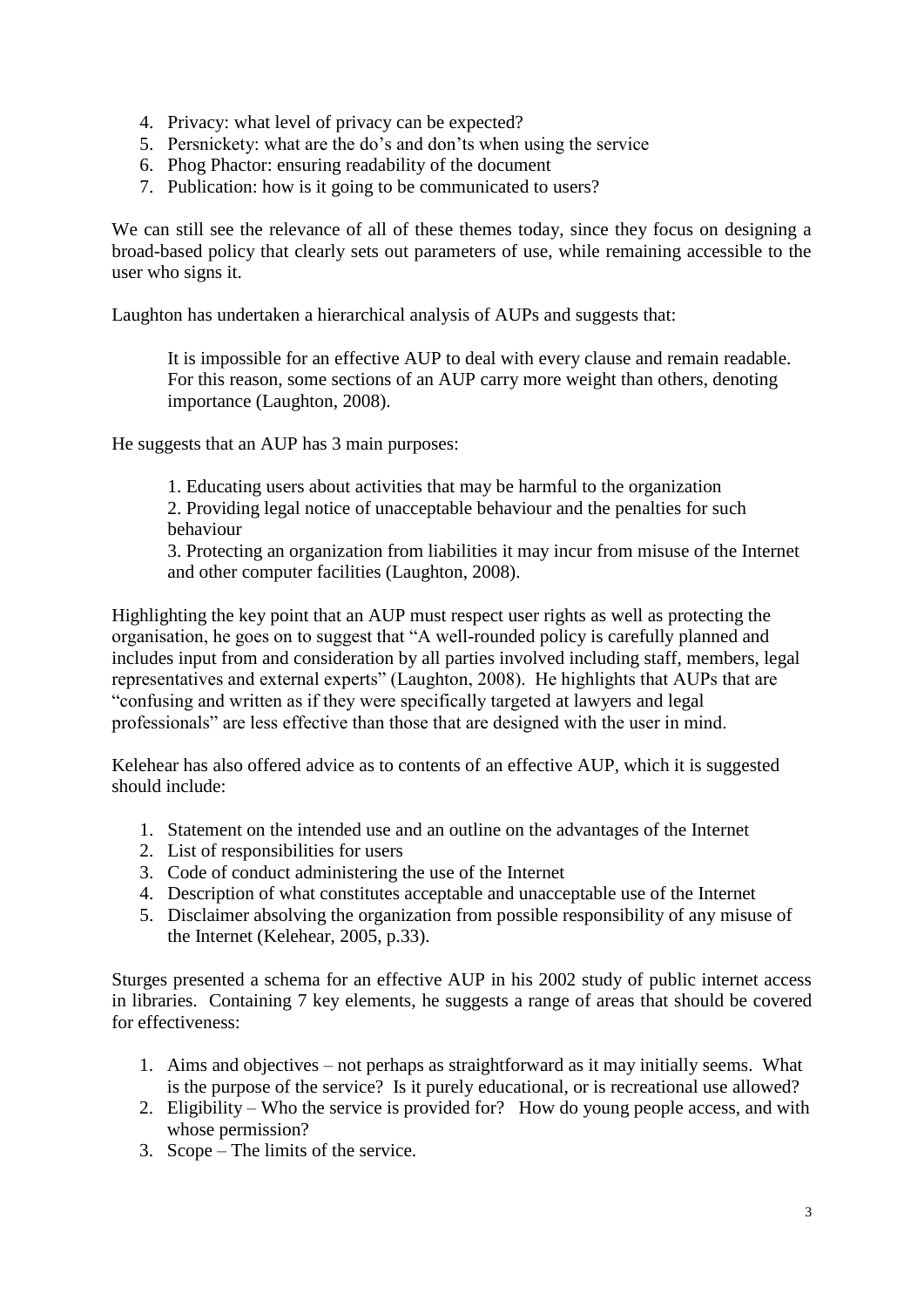- 4. Illegal use An understanding of the types of use that against the law in the geographic region.
- 5. Unacceptable use A description of what is deemed unacceptable by the particular institution.
- 6. Service commitments The services that will be provided by the particular institution.
- 7. User commitments Any agreements that must be adhered to by the user. (Sturges, 2002, p.122-123)

Sturges highlights that it has become more common for organisations to refer to their AUP documents in more generic terms such as 'Internet Use Policy' or 'Codes of Conduct'; acknowledging that while AUP is a familiar term, it is also a potentially loaded one.

## **Methodology**

For the purposes of this paper and to highlight the issues involved, we have selected Sturges' (2002) schema to code our sample of 20 UK public library AUPs. This has been selected because it is a synthesis of a range of guidance documents, and thus provides a comprehensive structure. Since it was also authored in the United Kingdom (UK) by an academic researching and teaching in that environment it was therefore deemed a good fit for the purpose of this research which focuses on a pilot study of UK services.

20 AUP documents were selected randomly from those publically available on the websites of UK public library services. A simple Google search was conducted for acceptable use policies in UK public libraries. To ensure geographic coverage related to the ration of country size, 3 were selected from Scotland, 2 from Wales with the remaining coming from English regions. All libraries have been anonymized for this study, since it is not the intention of the author to highlight individual libraries for criticism, but instead raise broader issues that are of concern to the sector as a whole.

All 20 AUPs were imported into NVivo software for qualitative analysis, and coded using the schema above. Another important element of the exercise was to ascertain how the AUPs communicate their message to users. To this end, discourse analysis was applied to each document, analysing how the themes were presented from the point of view of behaviour deemed to be acceptable and unacceptable. As one of the key researchers in discourse analysis has observed, "language is an irreducible part of social life, dialectically interconnect with other aspects of social life, so that social analysis and research always has to take account of language (Fairclough, 2003, p.2). In addition, as has also been observed, discourse analysis is an under-used method in library and information science, thus the usage of it in this study is relatively novel (Budd, 2006).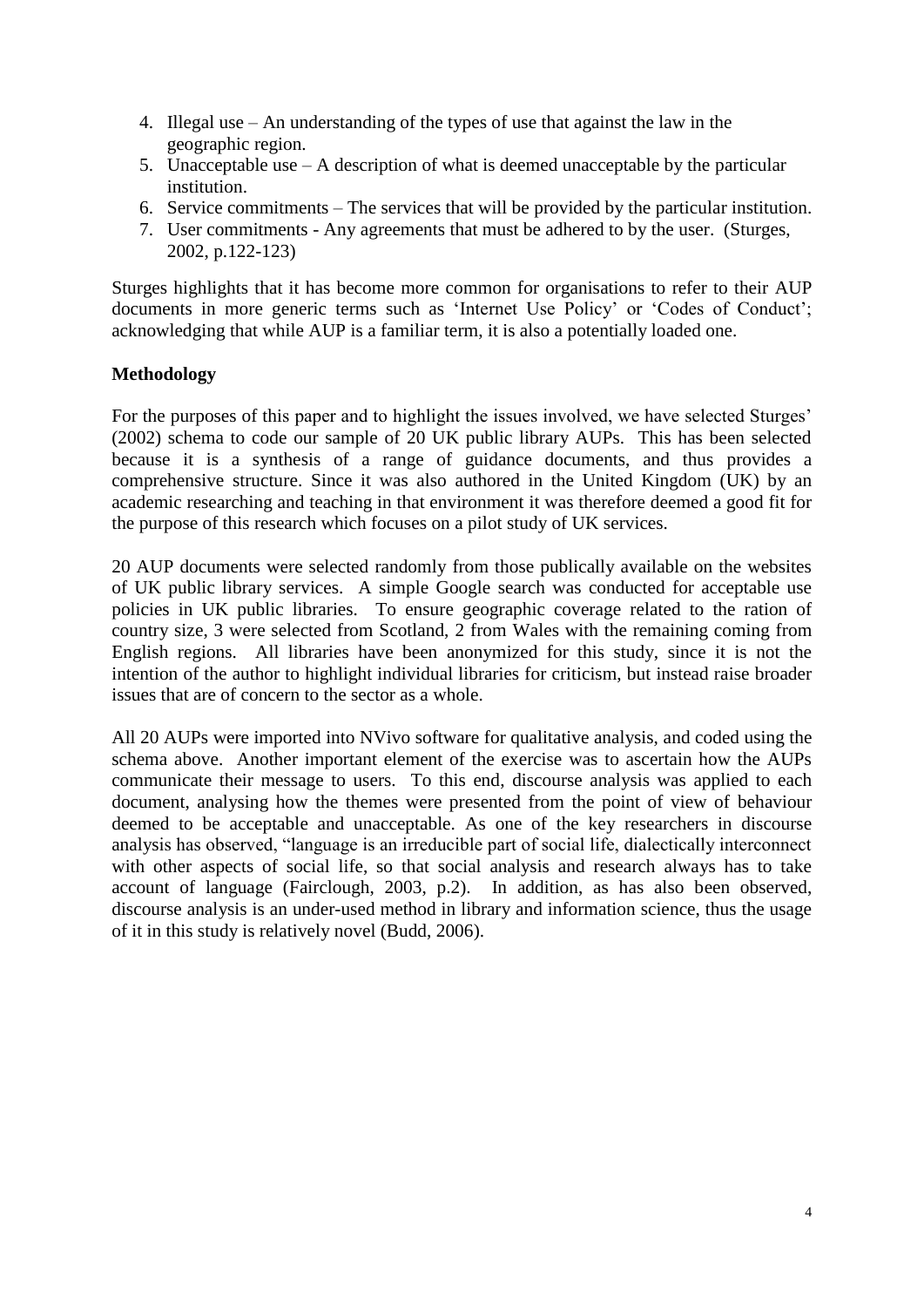# **Results**

Of the 20 AUPs analysed the number of pages of each document varied in the range from one page long to nine pages long (Figure 1).



Figure 1

The length of a document will understandably be an issue for some users who have to read and understand the document before they sign it. Making the document as short as possible while ensuring it covers the key areas should be an important goal.

## *Aims and objectives*

In terms of aims and objectives of providing the service, there was a general consistency as to why the service was offered across authorities:

- Lib 8: "to support the educational, information and cultural needs of the community."
- Lib 10: "the educational, recreational, information, cultural and communication needs of the community."
- Lib 12: "to support educational and community information resources. Priority may be given to customers wishing to access such material."
- Lib 13: "provide free access to the Internet as part of its role to enable access to information, recreation, culture and lifelong learning opportunities for its customers."
- Lib 15: "provides free public access to the Internet and other computer resources as part of its role in providing access to information, education and leisure opportunities for the whole community and as part of its commitment to supporting lifelong learning."

This consistency of mission is important, since it confirms that the services country-wide are all basing their provision under similar themes. This would then lead us to question later, if evidence presents itself, any restrictions on access that clash with these aims.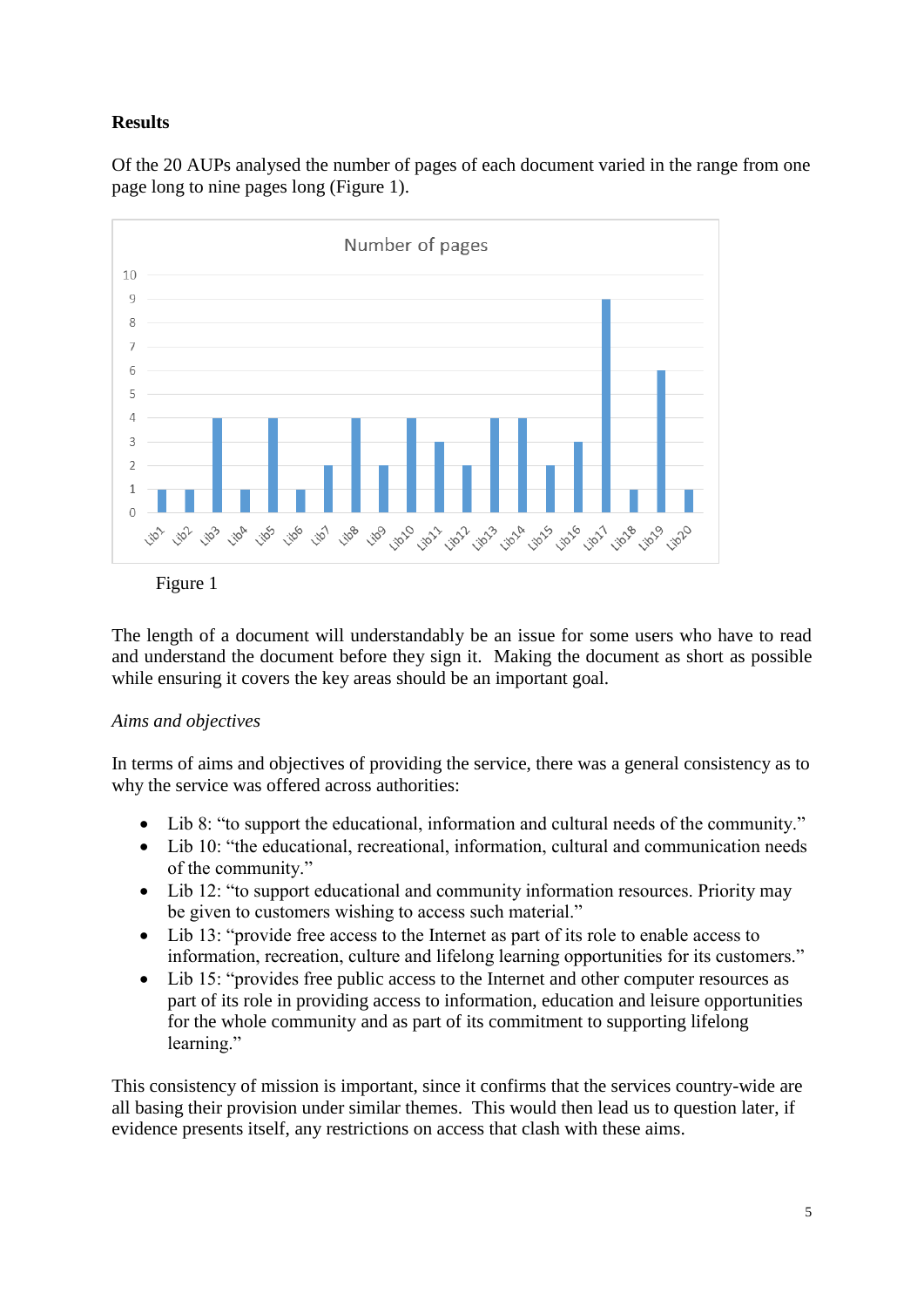## *Eligibility*

Eligibility for use of the service was generally consistent across the libraries, however it was clear that some restricted access to registered users, while others allowed non-members to also utilise the service. While this kind of decision is clearly a local one, it does seem unusual that some authorities support citizens from outside of the geographic area in accessing the service, while others do not. An inconsistency was also found between those who charged for access to the ICT facilities and those who did not. Clearly, charging for access to the Internet is a potential barrier to use for those on fixed or low incomes.

## *Scope*

The scope of the service as defined in AUPs primarily emphasised the Internet access available. However some of the authorities highlighted other important services that were provided via the ICTs, as follows:

- Lib 1: "provide public access to the Internet, MS Office and a range of ICT facilities."
- Lib 5: "provides public computers in libraries for use by customers and permits the use of personal portable digital devices in some libraries. Wi-Fi is also available in some libraries."
- Lib 9: "We provide access to the World Wide Web, a range of audio, video and other plug- ins, and standard Microsoft Office software. You can use web-based email and we will show you how to set up and manage an email account."

An important point was raised in the analysis by focussing on scope. Libraries rarely looked beyond Internet access in their definition of the scope of the service, which missed out a lot of excellent and potentially useful services the ICTs provided for users. This emphasis is arguably understandable, since the key risk to the library service comes from the Internet; however from a user perspective defining a broader scope as to why the facilities are provided could offer users a deeper understanding of the potential of the service in their lives.

## *Illegal use*

When it came to illegal use, the AUPs often cited specific legislation that was of concern to the library services:

- Lib 1: Users should "Not attempt to bypass security systems to gain unauthorised access to any computer. Any attempt to do so is an offence under the Computer Misuse Act 1990 (c. 18) and the individual may be liable to prosecution"
- Lib 7: "you are bound to the relevant UK law, including the Data Protection Act 1998; Parts of the Criminal Justice and Public Order Act 1994; Computer Misuse Act 1990; Copyright, etc. and Trade Marks (Offences and Enforcement) Act 2002, and agree to abide by it. It is your responsibility to familiarise yourself with all Statutory requirements."
- Lib 10: "you are reminded that it is your responsibility to comply with this legislation including: Copyright, Designs and Patents Act 1988 • European Copyright Directive 2001 • Computer Misuse Act 1990 • Data Protection Act 1998"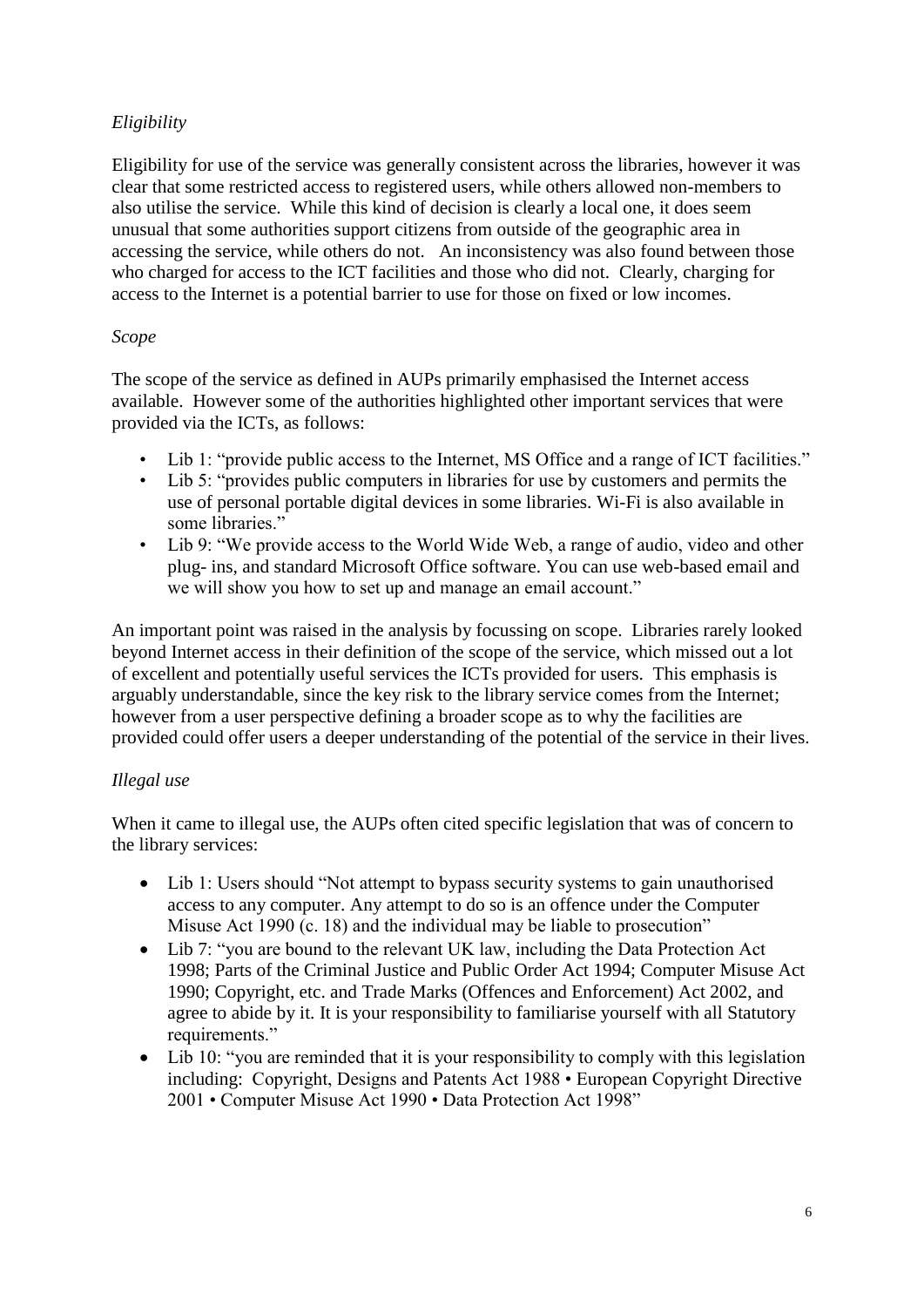- Lib 11: "This Acceptable Use Policy is informed by City Council Policy and the following legislation: The Obscene Publications Act 1959 and 1964 • The Copyright, Design and Patents Act 1988 • The Data Protection Acts • Computer Misuse Act  $1990"$
- Lib 17: "This includes not using the IT facilities in any way which may result in a breach of the Copyright, Designs and Patents Act 1988 and the European Copyright Directive 2001 and Copyright and Related Rights Regulations 2003; Data Protection Act 1998; The Civic Government (Scotland) Act 1982; Sexual Offences Act 2003 (as applicable); Public Order Act 1986; Computer Misuse Act 1990; Human Rights Act 1998 (all as amended); and any other local, regional, national and international law, order or regulation."

While making users aware of their responsibilities and the law they may be liable to breach is clearly important, it would seem that merely rhyming off specific Acts of Parliament serves a limited role. For the layperson such legislation is likely to be dense, and it would be appropriate for the library service to synthesise such material in a more accessible way. Not doing so risks the user signing a document that they have not understood.

## *Unacceptable use*

The focus on unacceptable use in the documents tended to focus on specific types of material that users should guard against accessing. For instance material that is:

- Lib 1: "obscene, homophobic, racist or unlawful is pornographic or could cause offence to others - is in breach of copyright"
- Lib 15: "Creating, sending or storing any abusive, offensive, obscene or indecent images, data or other material, or any data capable of being resolved into obscene or indecent images or material Harassment in any form (including sexual and racial harassment) Infringement of copyright under the provisions of the Copyright Act 1988"
- Lib 17: "users must not use indecent, obscene, offensive, or threatening language in any form of electronic communication including e-mail messages, electronic forms, and blog postings"
- Lib 18: "The facilities may not be used for any of the following: 1. to access obscene or indecent material, or material that is likely to cause significant offence to others; 2. The creation or transmission of any offensive, obscene or indecent images, data or other material, or any data capable of being resolved into obscene or indecent images or material; 3. The creation or transmission of material which is designed to or likely to cause annoyance, inconvenience or unnecessary anxiety"

Again there was a consistency here in terms of use deemed as unacceptable, focussing on terms such as offensive or obscene. The term offensive, however, is arguably subjective, and an AUP would be more efficient if it attempted to define what is deemed to be offensive for that community. Interestingly, Lib 8 attempts to counter this somewhat by informing users in their AUP that it "is not opposed to satire or controversial thought as such, but only sites whose content would, if circulated, interfere with the freedom of others to a greater extent than acceptable in a democratic society, are defamatory, pornographic etc." The reference to satire being acceptable is a minor, but important, attempt at highlighting freedom of thought.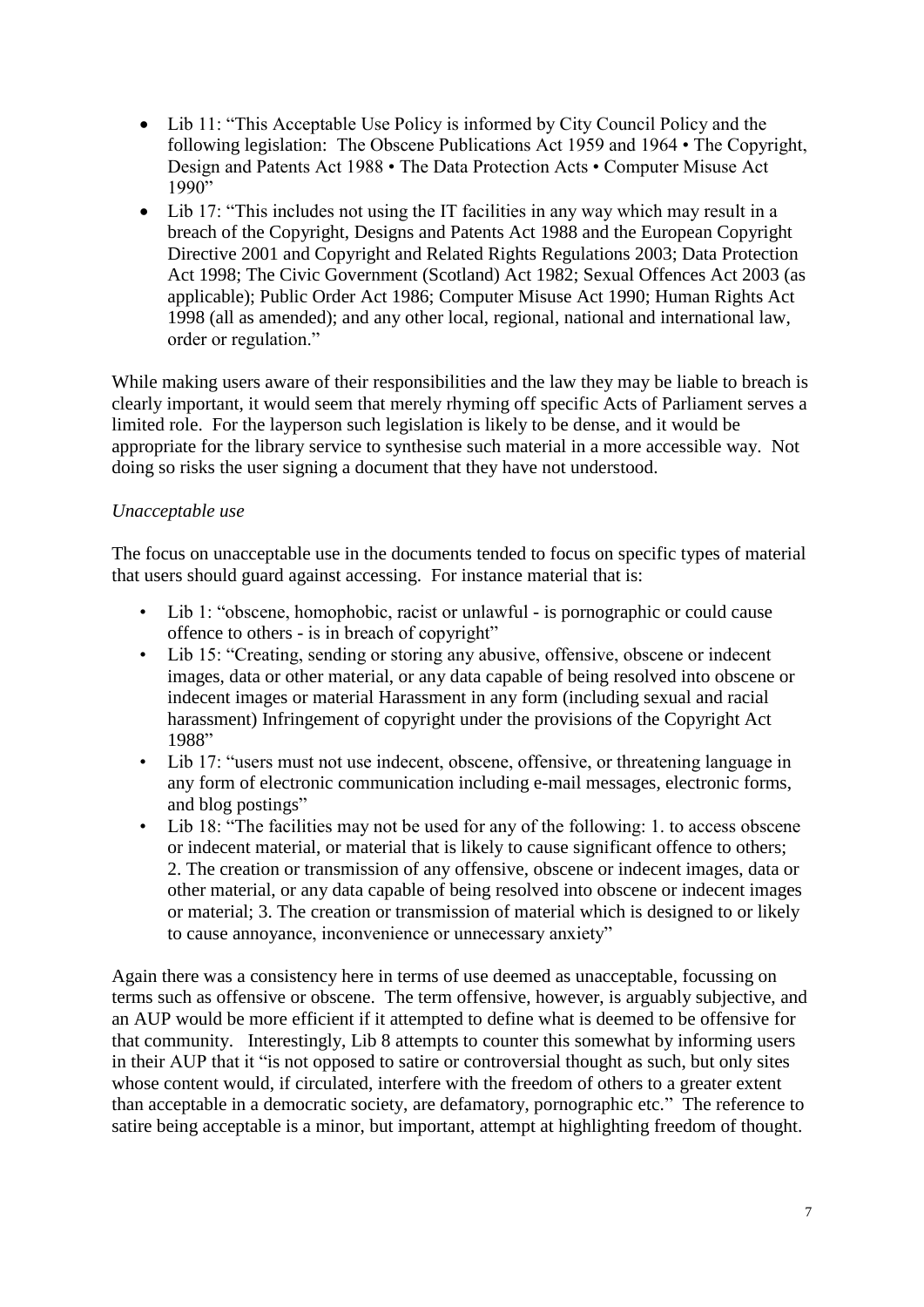#### *Service commitments*

Service commitments tended to be limited in the policies examined; since the focus was primarily on the acceptable use of Internet access, the wider scope of why the ICTs were provided were largely ignored. It would seem that an AUP should clearly describe exactly what the ICTs provided can be utilized for, and not doing so risks the danger of under-use.

#### *User commitments*

The emphasis here was on attempting to ask the user to take responsibility over their use of the service. Lib 4 revealed that it "provides a level of filtering for adult users, but you must also take responsibility for your own activities." Lib 10 also emphasised the responsibility of the user as a member of the community:

We would like you to be aware of the needs of others who are also using the computers, respect their privacy, to behave in a manner that doesn't disrupt their use and enjoyment and to be responsible in your use of the equipment and facilities in our libraries. We try to prevent customers accidentally accessing sites containing or promoting illegal or offensive content. Please do not deliberately search for, or distribute, illegal or offensive content.

There were also other examples of calls for the user respecting the community in their use of the service:

- Lib 8: "Reporting illegal sites If you see something you suspect is illegal online report it at [www.iwf.org.uk"](http://www.iwf.org.uk/)
- Lib 16: "Library users must respect the privacy of other users, and refrain from attempting to view or read material being used by others"

We can see the library services attempting to respect the user as individuals and request they take responsibility as individuals in using a community service. This is potentially a positive way of passing on responsibility to users that does not patronise them.

## *Parameters of acceptable and unacceptable behaviour*

It is also useful for us to examine the tone of how acceptable and unacceptable behaviour is communicated to the users in the AUPs. We have already highlighted the point that terms such as offensive and obscene were common in terms of what is deemed unacceptable, however there was very little in the AUPs that specified what *acceptable* use was.

Lib 6 determined acceptable use "as (but not limited to): Research • Email • Online retail • School work, and • Homework." This is a limited range of activities in the everyday information seeking of citizens. Lib 8 offered that "We encourage you to access legitimate information on the Internet" and continued it "does not prohibit specific online activities as long as they are not considered to be illegal, offensive, obscene, abusive or troublesome to other computer users."

Unacceptable behaviour was far more prevalent in terms of definition within the AUPs, and the tone this was presented in various ways. While admittedly a difficult concept to communicate, there were occasions when the vagueness of the definition was potentially confusing. Some examples are highlighted below: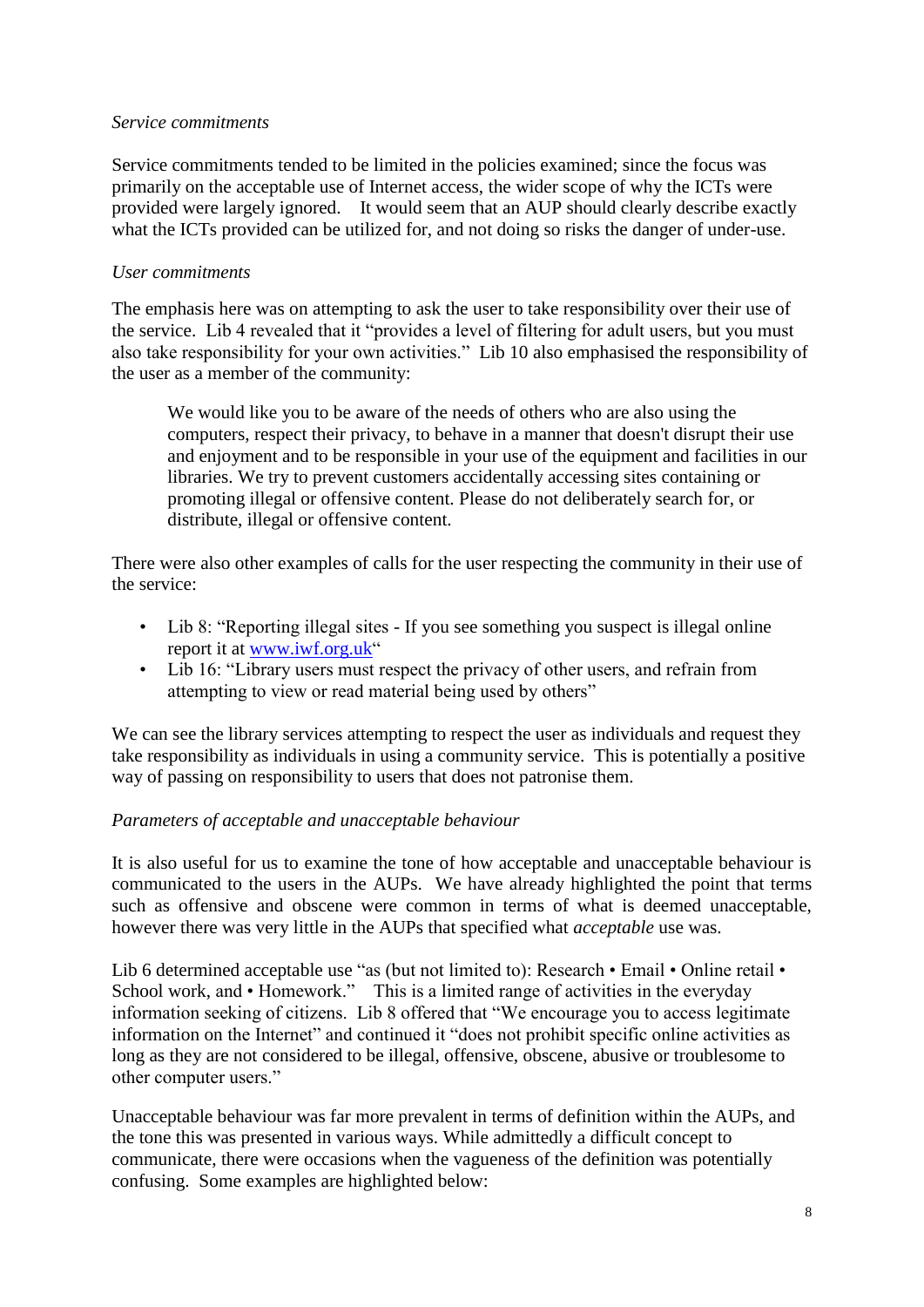Lib 2: "The creation, display or transmission of material which is designed or likely to cause annoyance, inconvenience, unnecessary anxiety, threats or the promotion of violence. Lib 4: "I will not use the computer for sending material likely to cause offence or inconvenience"

Lib 7: Accessing "material which is offensive in any way whatsoever"

A term like *inconvenience* is extremely vague. For instance, an elected official receiving an email complaint from a constituent could deem the complaint inconvenient, even when legitimate. Would such a scenario run the risk of the user being banned from using the facilities? Additionally, suggesting it is a breach of an AUP to access "material which is offensive in any way whatsoever" runs the risk of a myriad of legitimate information sources being deemed inappropriate. Websites on evolution may be offensive to a creationist – would this be potentially challengeable? Common sense would say no, however if an AUP is written in such a fashion, it potentially poses a risk that the library service may receive such challenges. A tighter focus on the AUP design could negate this risk.

One of the most challenging aspects of managing Internet access is around the issues of monitoring and filtering of access (Brown and McMenemy, 2012; Poulter et al, 2009). In the AUPs examined there was a consistent approach to ensuring the user was aware that content was filtered, and their use was monitored. How this was done, however, reveals an important aspect of tone. Some AUPs balanced the rights of the user with the filtering policy:

- Lib 1: we "reserve the right to monitor these services, and where deemed appropriate keep logged records of ICT use in accordance with the Data Protection Act 1998."
- Lib 4: "We may monitor your use of the computer, including websites visited, in order to plan better services and to ensure you keep to this policy. We will not use personal information for any other purpose, or divulge it to other people or organisations, in accordance with the Data Protection Act 1998."

This is a sensible tactic, since it reinforces that while monitoring may be necessary, it is done so with cognisance of the rights of the citizen. Other AUPs painted monitoring and filtering in more negative tones:

- Lib 2: "If staff are in doubt about a user's intentions they will be entitled to ask that user to cease using the Council's computer facilities."
- Lib 9: We filter access "to reduce the risk of your finding sites which are not appropriate in a public library. These include an 'intolerance' filter which restricts access to sites which promote the more extreme views which adherents feel are part of their faith or belief.
- Lib 16: "monitor computer logs showing access to Internet sites, and any public access of illegal, offensive or controversial material may be the subject of further action. Monitoring of computer usage can be performed electronically and manually."

When issues of monitoring and privacy of use are at stake, it is important for the library service to communicate this to users in such a way that it is not off-putting. Presenting this negatively potentially reflects on the image of the service. As a service that historically relies on a conception of privacy between the citizen and the library, communicating to them that their use of the service is now open to unspecified monitoring necessitates a sensitive approach.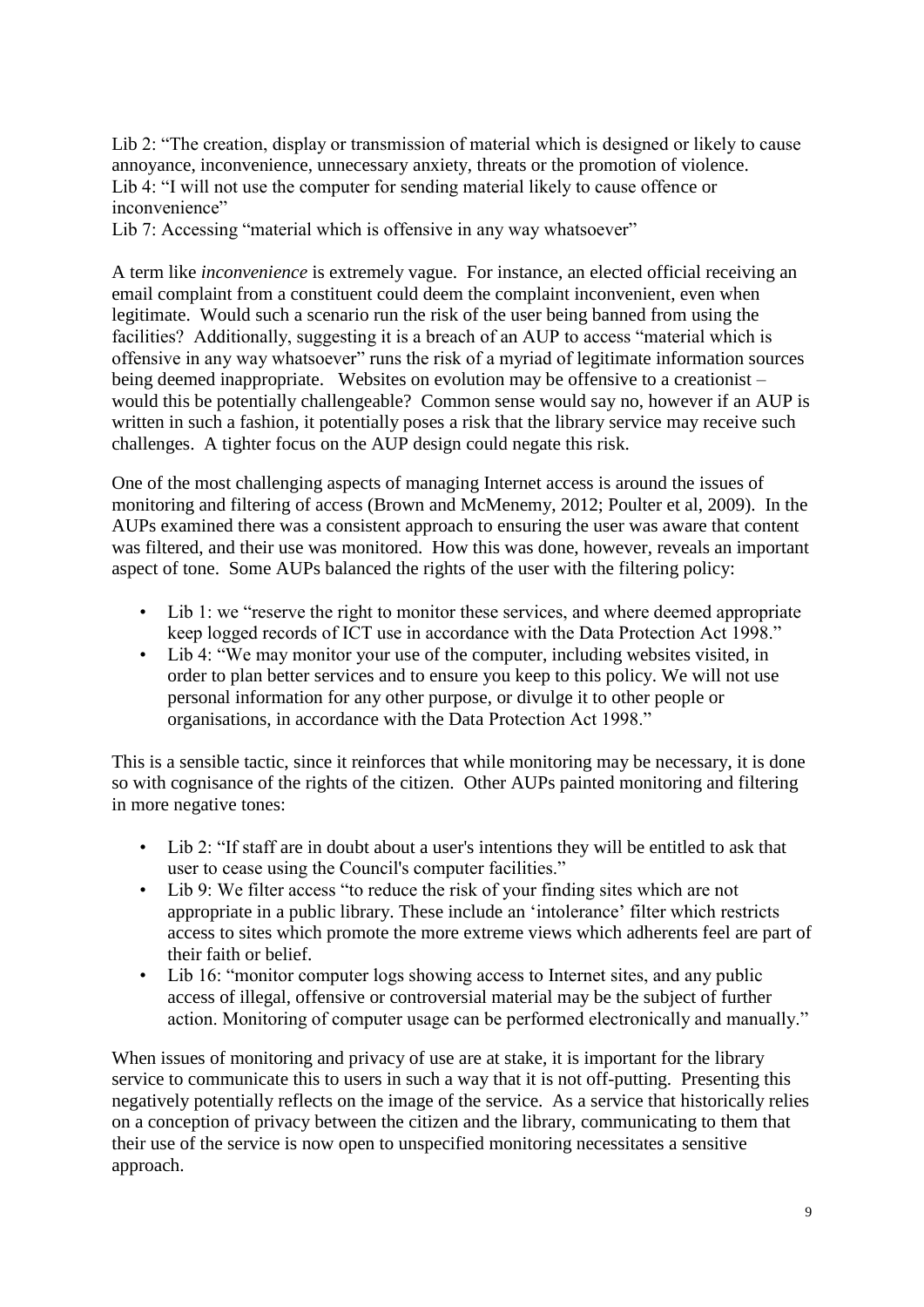### *Advice for users*

Linked to the above, and an important aspect of tone, is how the AUP offers advice to the user. The AUP is able to get across important pointers as to how the user can be careful in their use of the service, for instance:

- Lib 1: "Be aware that the library is a public place and that in the interest of personal security customers are strongly advised not to broadcast personal or private details over the Internet. Confidentiality cannot be assured whilst using the libraries' ICT facilities."
- Lib 10: "Be safe on the web If you have epilepsy, or suffer from any condition that may be affected by using a computer, use is at your own risk. If you find yourself feeling unwell while you're working on the computer please end your session and, if necessary, ask a member of staff for assistance….. Please be aware that subscribing to websites and entering or broadcasting personal or private details over the internet may lead to you receiving unwanted mail or attention. Always be sure to read the terms and conditions attached to any website you subscribe to. Families, children and young people should also be aware of other internet safety issues."
- Lib 12: "For your own security and privacy, we advise you not to use library computers to broadcast personal details, including online financial transactions."

In these examples we see an important duty of care evident from the library services. While the AUP must ensure the protection of the library service, it can also be used to communicate sensible precautions to users who may be new to using ICTs. In these cases we see positive use of the documents to interact with and educate users.

## **Discussion**

Our pilot study has revealed consistent issues with regards how AUPs for public libraries are designed and utulised. While the emphasis on protecting the library service from liability is an important one, what is of equal importance is ensuring policies are designed that are consistent, understandable, and promote the service in the most positive way possible.

What seems clear from the evidence so far is that while we have a clear idea related to the appropriate structure of AUP documents, we understand less how to make the documents accessible to a broad range of users. In a public library context this is of vital importance, since the library serves the largest range of users of any other type of library. We cannot assume a universal understanding of the contents of an AUP document, and merely listing specific laws we do not expect our users to breach is not enough to ensure they understand exactly what those laws mean. There is arguably an unfair transfer of legal and ethical responsibility to users on crucially important factors that the library service could do much more to ensure an understanding of.

We can design policies that ensure users take responsibility for their online behaviour, and the importance of this cannot be understated. Equally, however, we can use the policies to educate and inform users as to the best use of ICT facilities, ensuring they can confidently access the services.

The author would suggest further research into the development of generic AUPs is vital; not merely from the point of view of templates or suggestions of wish lists for what they should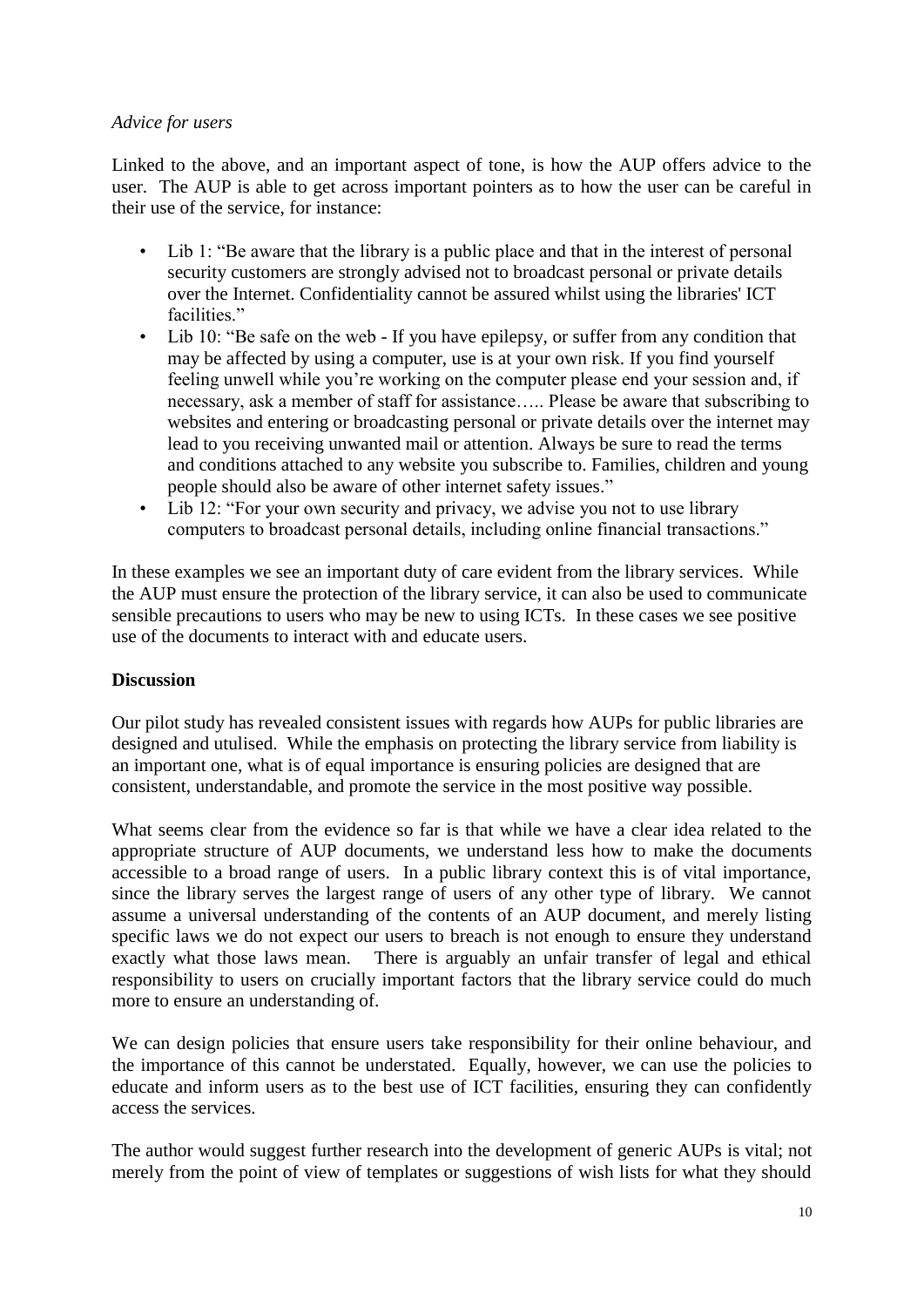contain, but towards a more forthright adoption of a standard for what a universal service could look like. What exactly does computer and Internet access in a public library mean for all citizens in a geographic region?

### **Conclusions**

Access to computing facilities and the Internet are vital factors in the role of the public library as a social equalizer. We must get over the understandable fear that providing this service brings, and move forward confidently understanding what we expect of the service, our users, and what they can expect of us. There is no reason that all public libraries in a single geographic region, subject to the same laws and same mores, should not have the same AUP. By a collective pooling of effort and an agreement on service standards we could create a document that is widely understood and could act as an advocacy tool for the services we provide. At the moment we have a situation where every public library service usually develops their own document, which as well as offering a duplication of effort, also muddies the waters with regards to what we as a profession tell the world we do. There is no ethical reason why a postcode lottery should exist in terms of the access citizens receive to ICT services in public libraries, and the development of a single standard for AUPs would go a long way to creating a truly universal understanding of this exciting, but challenging, area of service.

### **Acknowledgments**

The author gratefully acknowledges the support of the Scottish Library and Information Council who have funded the PAUL project to investigate the development of a national AUP for Scottish public libraries that runs from July 2014 to March 2015.

## **References**

Brown, G.T. and McMenemy, D. (2013) 'The Implementation of Internet Filtering in Scottish Public Libraries.' *Aslib Proceedings.* 65(2) pp.182-202

Budd, J.M. (2006) 'Discourse Analysis and the Study of Communication in LIS.' *Library Trends.* 55(1) pp.65-82

Fairclough, N. (2003) *Analysing Discourse: Textual analysis for social research*. London: Routledge.

Kelehear, Z. (2005) "When Email goes bad: be sure that your AUP cover staff as well as students." *American School Board Journal* January: pp.32-34.

Laughton, P.A. (2008) 'Hierarchical Analysis of Acceptable Use Policies.' *South African Journal of Information Management.* 10(4) Online Journal Available from: <http://www.sajim.co.za/index.php/SAJIM/issue/view/34>Accessed on 5/6/2014

McMenemy, D. (2008) "Internet access in UK Public Libraries: notes and queries from a small scale study." *Library Review*. 57 (7) pp.485-489.

Poulter, A., Ferguson, I., McMenemy, D. and Glassey, R. (2009) 'Question: Where Would You Go to Escape Detection if You Wanted to Do Something Illegal on the Internet? Hint: